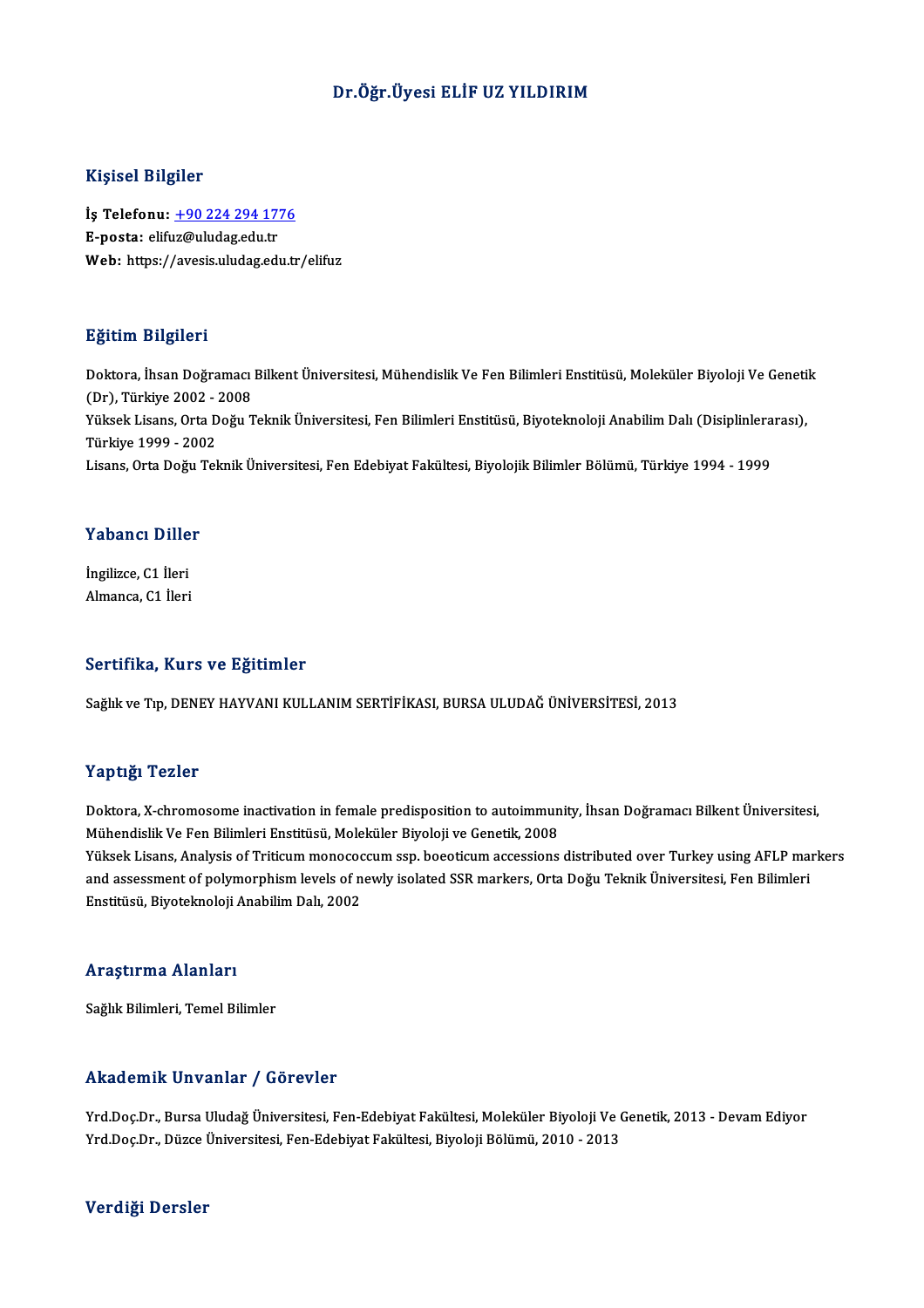Psikiyatrik Hastalıklar Genetiği, Lisans, 2021 - 2022<br>Maleküler Biyaleji Telmikleri, Lisans, 2021 - 2022 Psikiyatrik Hastalıklar Genetiği, Lisans, 2021 - 202;<br>Moleküler Biyoloji Teknikleri, Lisans, 2021 - 2022<br>Bitirme Prejesi II. Lisans, 2021, ...2022 Psikiyatrik Hastalıklar Genetiği, Lisans,<br>Moleküler Biyoloji Teknikleri, Lisans, 2<br>Bitirme Projesi II, Lisans, 2021 - 2022<br>Enisanatik Vülsak Lisans, 2021 - 2022 Moleküler Biyoloji Teknikleri, Lisans, 2021 - 2022<br>Bitirme Projesi II, Lisans, 2021 - 2022<br>Epigenetik, Yüksek Lisans, 2021 - 2022 Bitirme Projesi II, Lisans, 2021 - 2022<br>Epigenetik, Yüksek Lisans, 2021 - 2022<br>Kompleks Hastalıklar Genetiği, Lisans, 2021 - 2022<br>İnsan Moleküler Cenetiği, Lisans, 2021 - 2022 Epigenetik, Yüksek Lisans, 2021 - 2022<br>Kompleks Hastalıklar Genetiği, Lisans, 2021 - 2<br>İnsan Moleküler Genetiği, Lisans, 2021 - 2022<br>Celisim Bivolajisi, Lisans, 2021, 2022 Kompleks Hastalıklar Genetiği, Lisans,<br>İnsan Moleküler Genetiği, Lisans, 2021<br>Gelişim Biyolojisi, Lisans, 2021 - 2022<br>İnsan Moleküler Cenetiği, Yüksek Lisan İnsan Moleküler Genetiği, Lisans, 2021 - 2022<br>Gelişim Biyolojisi, Lisans, 2021 - 2022<br>İnsan Moleküler Genetiği, Yüksek Lisans, 2021 - 2022<br>İnsan Genetiği, Lisans, 2021 - 2022 Gelişim Biyolojisi, Lisans, 2021 - 2022 Bitirme Projesi I-EU, Lisans, 2021 - 2022

#### Yönetilen Tezler

Yönetilen Tezler<br>UZ YILDIRIM E., YALÇIN M., Investigation of the effects of centrally injected nesfatin-1 on the hypothalamic<br>gualogy wanness and linew generose engumes using western blotting Vülselt Lisans A Jabal(Öğrensi CHORICH TOHOR<br>CYCLOIRIM E., YALÇIN M., Investigation of the effects of centrally injected nesfatin-1 on the hypothalamic<br>Cyclooxygenase and lipoxygenase enzymes using western blotting, Yüksek Lisans, A.Iqbal(Öğrenci), 2019 cyclooxygenase and lipoxygenase enzymes using western blotting, Yüksek Lisans, A.Iqbal(Öğrenci), 2019<br>UZ YILDIRIM E., ÖZEMRİ SAĞ Ş., Mefv gen mutasyonları taşıyan bireylerde yeni nesil dizileme yöntemi ile elde edilmiş cyclooxygenase and lipoxygenase enzymes using western blotting, Yüksek Lisans, A.Iqbal(Öğrenci), 2019<br>UZ YILDIRIM E., ÖZEMRİ SAĞ Ş., Mefv gen mutasyonları taşıyan bireylerde yeni nesil dizileme yöntemi ile elde edilm<br>yaygı UZ YILDIRIM E., ÖZEMRİ SAĞ Ş., Mefv gen mutasyonları taşıyan bireylerde yeni nesil dizileme yöntemi ile elde edilmiş<br>yaygın ve yeni varyantların veri tabanlarında analizleri: retrospektif çalışma, Yüksek Lisans, Z.Kurt(Öğr yaygın ve yeni varyantların veri tabanlarında analizleri: retrospektif çalışma, Yüksek Lisans, Z.Kurt(Öğrenci), 2019<br>UZ YILDIRIM E., Glut-1 (slc2a1) ve glut-3 (slc2a3) genlerinin ve bu genleri hedefleyen mikrorna ekspresyo UZ YII<br>meme<br>2017<br>117 YII meme kanseri hücre hatlarında (skbr-3, mda-mb-231, mcf-7, htert) karşılaştırılması, Yüksek Lisans, B.DUNDAR((<br>2017<br>UZ YILDIRIM E., CRISPR/CAS yöntemi ile makak morpheus geninin (NPIPA1) knock-out edilmesi, Yüksek Lisans,<br>K

2017<br>UZ YILDIRIM E., CRISPR/CAS yöntemi ile makak morpheus geninin (NPIPA1) knock-out edilmesi, Yüksek Lisans,<br>K.PASPAL(Öğrenci), 2015

### SCI, SSCI ve AHCI İndekslerine Giren Dergilerde Yayınlanan Makaleler

- CI, SSCI ve AHCI Indekslerine Giren Dergilerde Yayınlanan Makaleler<br>I. Characterization and in silico analyses of the BRCA1/2 variants identified in individuals with<br>Personal and/or family bistory of BBCA related sansers Characterization and in silico analyses of the BRCA1/2 v<br>personal and/or family history of BRCA-related cancers<br> $P_{\text{min}}$  D,  $V_{\text{sum}}$  N, Vilduum E, Soz S, Templ S G Characterization and in silico analyses of<br>personal and/or family history of BRCA-<br>Pirim D., Kaya N., Yıldırım E., Sag S., Temel Ş. G.<br>INTERNATIONAL JOURNAL OF RIOLOGICAL M personal and/or family history of BRCA-related cancers<br>Pirim D., Kaya N., Yıldırım E., Sag S., Temel Ş. G.<br>INTERNATIONAL JOURNAL OF BIOLOGICAL MACROMOLECULES, cilt.162, ss.1166-1177, 2020 (SCI İndekslerine<br>Ciron Dergi) Pirim D., Kaya<br>INTERNATIO<br>Giren Dergi)<br>Intracarahn INTERNATIONAL JOURNAL OF BIOLOGICAL MACROMOLECULES, cilt.162, ss.1166-1177, 2020 (SCI İndekslerin<br>Giren Dergi)<br>II. Intracerebroventricularly injected nesfatin-1 activates central cyclooxygenase and lipoxygenase<br>nathways
- **Giren Derg<br>Intracerel<br>pathways<br>Guyang Pay** Intracerebroventricularly injected nesfatin-1 activates central cyclooxygenase and lipoxygenase<br>pathways<br>Guvenc-Bayram G., Altinbas B., Iqbal A., Cerci E., UDUM D., YILMAZ M. S. , ERDOST H., Yalcin-Ulger E., İLHAN T.,<br>ERSO

pathways<br>Guvenc-Bayram G., Altinbas B., Iqbal A., Cerci E., UDUM D., YILMAZ M. S. , ERDOST H., Yalcin-Ulger E., İLHAN T.,<br>ERSOY F.. et al. Guvenc-Bayram G., Altinbas B., Iqbal A., Cerci E., UDUM D., YILMAZ M. S. , ERDOST H., Yalcin-Ulg<br>ERSOY F., et al.<br>AUTONOMIC NEUROSCIENCE-BASIC & CLINICAL, cilt.226, 2020 (SCI İndekslerine Giren Dergi)<br>Loss of Eungtion Muta

III. Loss-of-Function Mutations in ELMO2 Cause Intraosseous Vascular Malformation by Impeding RAC1<br>Signaling AUTONOM<br>Loss-of-F<br>Signaling<br>Cotinkave Loss-of-Function Mutations in ELMO2 Cause Intraosseous Vascular Malformation by Impeding F<br>Signaling<br>Cetinkaya A., Xiong J. R. , VARGEL İ., KÖSEMEHMETOĞLU K., Canter H. I. , Gerdan O. F. , Longo N., Alzahrani A.,<br>Campe M.

Signaling<br>Cetinkaya A., Xiong J. R. , VARGEL<br>Camps M. P. , Taskiran E. Z. , et al.<br>AMERICAN JOUPNAL OF HUMAN Cetinkaya A., Xiong J. R. , VARGEL İ., KÖSEMEHMETOĞLU K., Canter H. I. , Gerdan O. F. , Longo N., Alzahrani<br>Camps M. P. , Taskiran E. Z. , et al.<br>AMERICAN JOURNAL OF HUMAN GENETICS, cilt.99, sa.2, ss.299-317, 2016 (SCI İnd

Camps M. P., Taskiran E. Z., et al.<br>AMERICAN JOURNAL OF HUMAN GENETICS, cilt.99, sa.2, ss.299-317, 2016 (SCI İndekslerine Giren I<br>IV. STK4 (MST1) deficiency in two siblings with autoimmune cytopenias: A novel mutation<br>OSKA AMERICAN JOURNAL OF HUMAN GENETICS, cilt.99, sa.2, ss.299-317, 2016 (SCI İndekslerine Giren Dergi)<br>STK4 (MST1) deficiency in two siblings with autoimmune cytopenias: A novel mutation<br>OSKAY HALAÇLI S., ÇAĞDAŞ AYVAZ D. N. , IV. STK4 (MST1) deficiency in two siblings with autoimmune cytopenias: A novel mutation<br>OSKAY HALAÇLI S., ÇAĞDAŞ AYVAZ D. N., TAN Ç., ERMAN B., UZ YILDIRIM E., YÜCEL YILMAZ D., Ozgul K., Tezcan I.,<br>Sanal O.

CLINICAL IMMUNOLOGY, cilt.161, sa.2, ss.316-323,2015 (SCI İndekslerineGirenDergi)

## Sanal O.<br>CLINICAL IMMUNOLOGY, cilt.161, sa.2, ss.316-323, 2015 (SCI Indekslerine Giren Dergi)<br>V. TMCO1 Deficiency Causes Autosomal Recessive Cerebrofaciothoracic Dysplasia CLINICAL IMMUNOLOGY, cilt.161, sa.2, ss.316-323, 2015 (SCI İndekslerine Giren Dergi)<br>TMCO1 Deficiency Causes Autosomal Recessive Cerebrofaciothoracic Dysplasia<br>ALANAY Y., Erguner B., Utine E., Hacariz O., ŞİMŞEK KİPER P. Ö TMC01 Deficiency Causes A<br>ALANAY Y., Erguner B., Utine E.<br>Sagiroglu M. S. , Yuksel B., et al.<br>AMERICAN JOURNAL OF MEDIC ALANAY Y., Erguner B., Utine E., Hacariz O., ŞİMŞEK KİPER P. Ö. , TAŞKIRAN Z. E. , Percin F., UZ YILDIRIM E.,<br>Sagiroglu M. S. , Yuksel B., et al.<br>AMERICAN JOURNAL OF MEDICAL GENETICS PART A, cilt.164, sa.2, ss.291-304, 201 Sagiroglu M. S. , Yuksel B., et al.<br>AMERICAN JOURNAL OF MEDICAL GENETICS PART A, cilt.164, sa.2, ss.291-304, 2014 (SCI İndekslerine Giren<br>Dergi)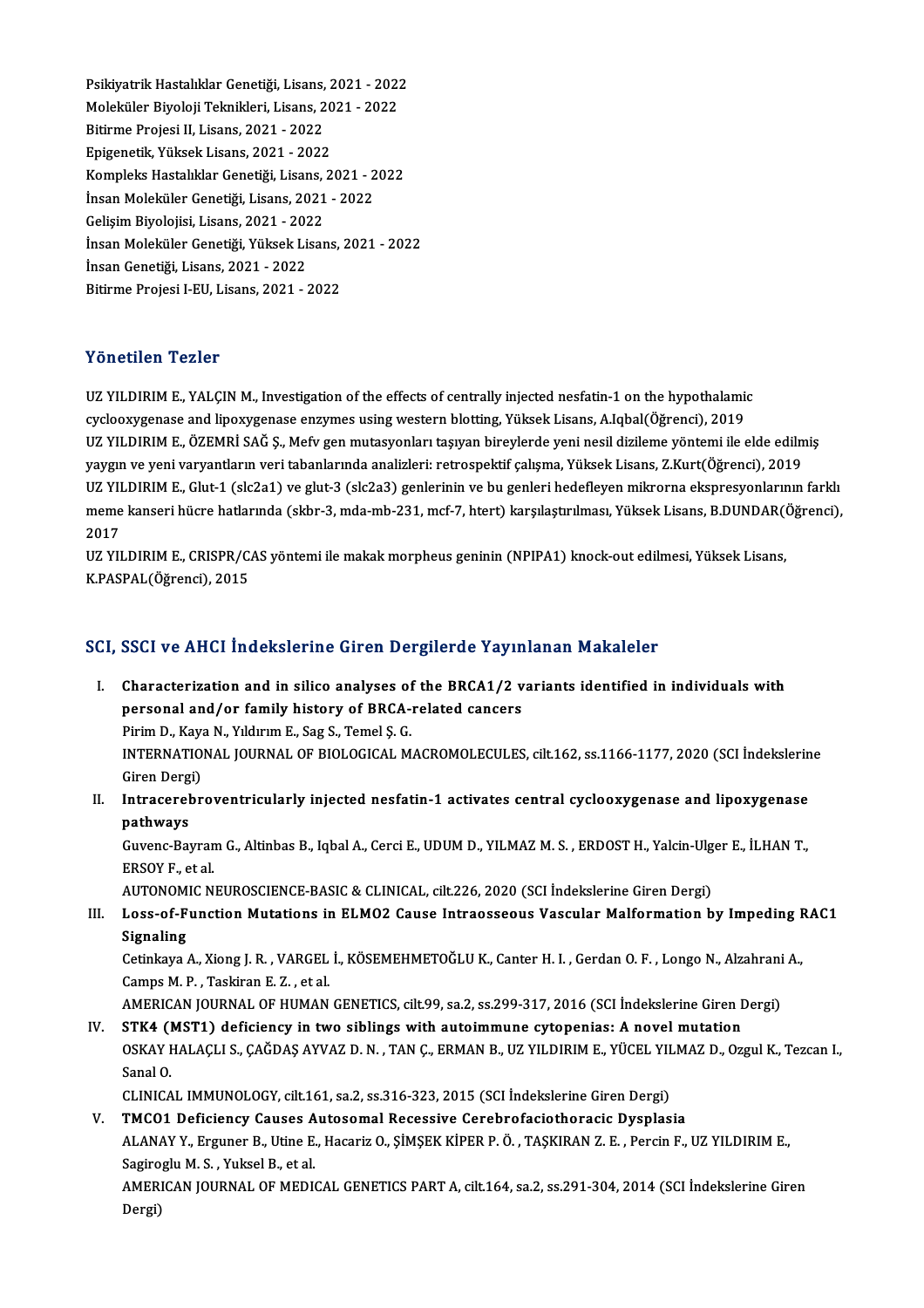VI. Mutations in IRX5 impair craniofacial development and germ cell migration via SDF1.<br>Pennard G. Strebl A. Shhoul M. Lee H. Menuman B. Neken S. Abebneb O. Ug E. Günen T. Veyse Bonnard C., Strobl A., Shboul M., Lee H., Merriman B., Nelson S., Ababneh O., Uz E., Güran T., Kayserili H., et al.<br>Nature genetics, cilt.44, ss.709-13, 2012 (SCI İndekslerine Giren Dergi) Mutations in IRX5 impair craniofacial development and germ c<br>Bonnard C., Strobl A., Shboul M., Lee H., Merriman B., Nelson S., Ababne<br>Nature genetics, cilt.44, ss.709-13, 2012 (SCI İndekslerine Giren Dergi)<br>KIE7 mutations VII. KIF7 mutations cause fetal hydrolethalus and acrocallosal syndromes. Nature genetics, cilt.44, ss.709-13, 2012 (SCI İndekslerine Giren Dergi)<br>KIF7 mutations cause fetal hydrolethalus and acrocallosal syndromes.<br>Putoux A., Thomas S., Coene K., Davis E., Alanay Y., Ogur G., Uz E., Buzas D., G KIF7 mutations cause fetal hydrolethalus and acrocallosal syn<br>Putoux A., Thomas S., Coene K., Davis E., Alanay Y., Ogur G., Uz E., Buza:<br>Nature genetics, cilt.43, ss.601-6, 2011 (SCI İndekslerine Giren Dergi)<br>Agrapule syte Putoux A., Thomas S., Coene K., Davis E., Alanay Y., Ogur G., Uz E., Buzas D., Gomes C., Patrier S., et al.<br>Nature genetics, cilt.43, ss.601-6, 2011 (SCI Indekslerine Giren Dergi)<br>VIII. Agranulocytosis related to clozapine Nature genetics, cilt.43, ss.601-6, 2011<br>Agranulocytosis related to clozap<br>multidrug resistance gene MDR1.<br>And V. <sup>ilhon B.</sup> Göltas M. Pobacălu M Agranulocytosis related to clozapine in monozyg<br>multidrug resistance gene MDR1.<br>Anıl Y., İlhan B., Göktaş M., Babaoğlu M., Uz E., Yazıcı M.<br>Journal of clinical psychopharmasologu silt 31, 93,247. multidrug resistance gene MDR1.<br>Anıl Y., İlhan B., Göktaş M., Babaoğlu M., Uz E., Yazıcı M.<br>Journal of clinical psychopharmacology, cilt.31, ss.247-9, 2011 (SCI İndekslerine Giren Dergi)<br>Disruntion of AJ Y1 sauses aytrama Anıl Y., İlhan B., Göktaş M., Babaoğlu M., Uz E., Yazıcı M.<br>Journal of clinical psychopharmacology, cilt.3.1, ss.247-9, 2011 (SCI İndekslerine Giren Dergi)<br>IX. Disruption of ALX1 causes extreme microphthalmia and sever Journal of clinical psychopharmacology, cilt.31, ss.247-9, 2011 (SCI İndeksleri:<br>Disruption of ALX1 causes extreme microphthalmia and severe facia<br>spectrum of autosomal-recessive ALX-related frontonasal dysplasia.<br>UnE Alan Uz E., Alanay Y., Aktas D., Vargel I., Gucer S., Tuncbilek G., von E., Yilmaz E., Deren O., Posorski N., et al. spectrum of autosomal-recessive ALX-related frontonasal dysplasia.<br>Uz E., Alanay Y., Aktas D., Vargel I., Gucer S., Tuncbilek G., von E., Yilmaz E., Deren O., Posorski<br>American journal of human genetics, cilt.86, ss.789-96 Uz E., Alanay Y., Aktas D., Vargel I., Gucer S., Tuncbilek G., von E., Yilmaz E., Der<br>American journal of human genetics, cilt.86, ss.789-96, 2010 (SCI İndekslerine<br>X. ALX4 dysfunction disrupts craniofacial and epidermal d American journal of human genetics, cilt.86, ss.789-96, 2010 (SCI İndekslerine Giren Dergi)<br>ALX4 dysfunction disrupts craniofacial and epidermal development.<br>Kayserili H., Uz E., Niessen C., Vargel I., Alanay Y., Tuncbilek ALX4 dysfunction disrupts craniofacial and epidermal development.<br>Kayserili H., Uz E., Niessen C., Vargel I., Alanay Y., Tuncbilek G., Yigit G., Uyguner O., C.<br>Human molecular genetics, cilt.18, ss.4357-66, 2009 (SCI İndek Kayserili H., Uz E., Niessen C., Vargel I., Alanay Y., Tuncbilek G., Yigit G., Uyguner O., Candan S., Okur H., et al.<br>Human molecular genetics, cilt.18, ss.4357-66, 2009 (SCI İndekslerine Giren Dergi)<br>XI. Increased frequen Human molecular genetics, cilt.18, ss.4357-66, 2009 (SCI İndekslerine Giren Dergi)<br>Increased frequency of extremely skewed X chromosome inactivation in juvenile idiopat<br>Uz E., Mustafa C., Topaloglu R., Bilginer Y., Dursun Increased frequency of extremely skewed X chromosome inactivation in<br>Uz E., Mustafa C., Topaloglu R., Bilginer Y., Dursun A., Kasapcopur O., Ozen S., Bakk<br>Arthritis and rheumatism, cilt.60, ss.3410-2, 2009 (SCI İndekslerin XII. Analysis of skewed X-chromosome inactivation in females with rheumatoid arthritis and autoimmune thyroid diseases. Arthritis and rheumatism, cilt.60, ss.3410-2, 2009 (SCI İndekslerine Giren Dergi) Analysis of skewed X-chromosome inactivation in females with rheumatoid arthritis an<br>thyroid diseases.<br>Chabchoub G., Uz E., Maalej A., Mustafa C., Rebai A., Mnif M., Bahloul Z., Farid N., Ozcelik T., Ayadi H.<br>Arthritis res thyroid diseases.<br>Chabchoub G., Uz E., Maalej A., Mustafa C., Rebai A., Mnif M., Bahloul Z., Far<br>Arthritis research & therapy, cilt.11, 2009 (SCI İndekslerine Giren Dergi)<br>Extreme slanality in lymphablastaid sell lines wit Chabchoub G., Uz E., Maalej A., Mustafa C., Rebai A., Mnif M., Bahloul Z., Farid N., Ozcelik T., Ayadi H.<br>Arthritis research & therapy, cilt.11, 2009 (SCI İndekslerine Giren Dergi)<br>XIII. Extreme clonality in lymphoblastoid Arthritis research & therapy, cilt.11, 2009 (SCI Indekslerine Giren Dergi)<br>Extreme clonality in lymphoblastoid cell lines with implications :<br>analyses. Extreme clonality in lymphoblastoid cell lines with implicati<br>analyses.<br>Plagnol V., Uz E., Wallace C., Stevens H., Clayton D., Ozcelik T., Todd J.<br>PlaS ana cilt 2, 2008 (SCL Indeksloping Ciron Dargi) Plagnol V., Uz E., Wallace C., Stevens H., Clayton D., Ozcelik T., Todd J.<br>PloS one, cilt.3, 2008 (SCI İndekslerine Giren Dergi) XIV. Skewed X-chromosome inactivation in scleroderma. Uz E., Loubiere L., Gadi V., Ozbalkan Z., Stewart J., Nelson J., Ozcelik T. Clinical reviews inalergy&immunology, cilt.34, ss.352-5,2008 (SCI İndekslerineGirenDergi) Uz E., Loubiere L., Gadi V., Ozbalkan Z., Stewart J., Nelson J., Ozcelik T.<br>Clinical reviews in allergy & immunology, cilt.34, ss.352-5, 2008 (SCI Indekslerine Giren Dergi)<br>XV. Mutations in the very low-density lipoprotein Clinical reviews in allergy & immunology,<br>Mutations in the very low-density lip<br>quadrupedal locomotion in humans.<br>Orgalik T. Altareu N. Hr E. Coglaven S. G. Mutations in the very low-density lipoprotein receptor VLDLR ca<br>quadrupedal locomotion in humans.<br>Ozcelik T., Akarsu N., Uz E., Caglayan S., Gulsuner S., Onat O., Tan M., Tan U.<br>Preseedings of the National Agademy of Scien quadrupedal locomotion in humans.<br>Ozcelik T., Akarsu N., Uz E., Caglayan S., Gulsuner S., Onat O., Tan M., Tan U.<br>Proceedings of the National Academy of Sciences of the United States of America, cilt.105, ss.4232-6, 2008 ( Ozcelik T., Akarsu N., Uz E.,<br>Proceedings of the Nation:<br>İndekslerine Giren Dergi)<br>Skawed X inastivation i Proceedings of the National Academy of Sciences of the United States of America, cilt.105, ss.4232-6, 2008 (SC<br>Indekslerine Giren Dergi)<br>XVI. Skewed X inactivation in an X linked nystagmus family resulted from a novel, p.R Indekslerine Giren Dergi)<br>Skewed X inactivation in an X<br>mutation in the FRMD7 gene. Skewed X inactivation in an X linked nystagmus family resulted from a novel, p.R229G,<br>mutation in the FRMD7 gene.<br>Kaplan Y., Vargel I., Kansu T., Akin B., Rohmann E., Kamaci S., Uz E., Ozcelik T., Wollnik B., Akarsu N.<br>The Kaplan Y., Vargel I., Kansu T., Akin B., Rohmann E., Kamaci S., Uz E., Ozcelik T., Wollnik B., Akarsu N.<br>The British journal of ophthalmology, cilt.92, ss.135-41, 2008 (SCI İndekslerine Giren Dergi) Kaplan Y., Vargel I., Kansu T., Akin B., Rohmann E., Kamaci S., Uz E., Ozcelik T., Wollnik B.<br>The British journal of ophthalmology, cilt.92, ss.135-41, 2008 (SCI Indekslerine Giren D<br>XVII. Extremely skewed X-chromosome ina The British journal of ophthal<br>Extremely skewed X-chror<br>Uz E., Dolen I., Al A., Ozcelik T.<br>Human genetics, silt 121, se 16 Extremely skewed X-chromosome inactivation is increased in p<br>Uz E., Dolen I., Al A., Ozcelik T.<br>Human genetics, cilt.121, ss.101-5, 2007 (SCI İndekslerine Giren Dergi)<br>Fuidanea from autoimmuna thuraiditis of skawed X shrom Uz E., Dolen I., Al A., Ozcelik T.<br>Human genetics, cilt.121, ss.101-5, 2007 (SCI Indekslerine Giren Dergi)<br>XVIII. Evidence from autoimmune thyroiditis of skewed X-chromosome inactivation in female<br>predisposition to autoimm Human genetics, cilt.121, ss.101-5, 2007 (SCI İndekslerine Giren Dergi) Evidence from autoimmune thyroiditis of skewed X-chromosome inactivation in female<br>predisposition to autoimmunity.<br>Ozcelik T., Uz E., Akyerli C., Bagislar S., Mustafa C., Gursoy A., Akarsu N., Toruner G., Kamel N., Gullu S predisposition to autoimmunity.<br>Ozcelik T., Uz E., Akyerli C., Bagislar S., Mustafa C., Gursoy A., Akarsu N., Toruner G., Kamel N., Gullu<br>European journal of human genetics : EJHG, cilt.14, ss.791-7, 2006 (SCI İndekslerine European journal of human genetics : EJHG, cilt.14, ss.791-7, 2006 (SCI İndekslerine Giren Dergi)<br>Diğer Dergilerde Yayınlanan Makaleler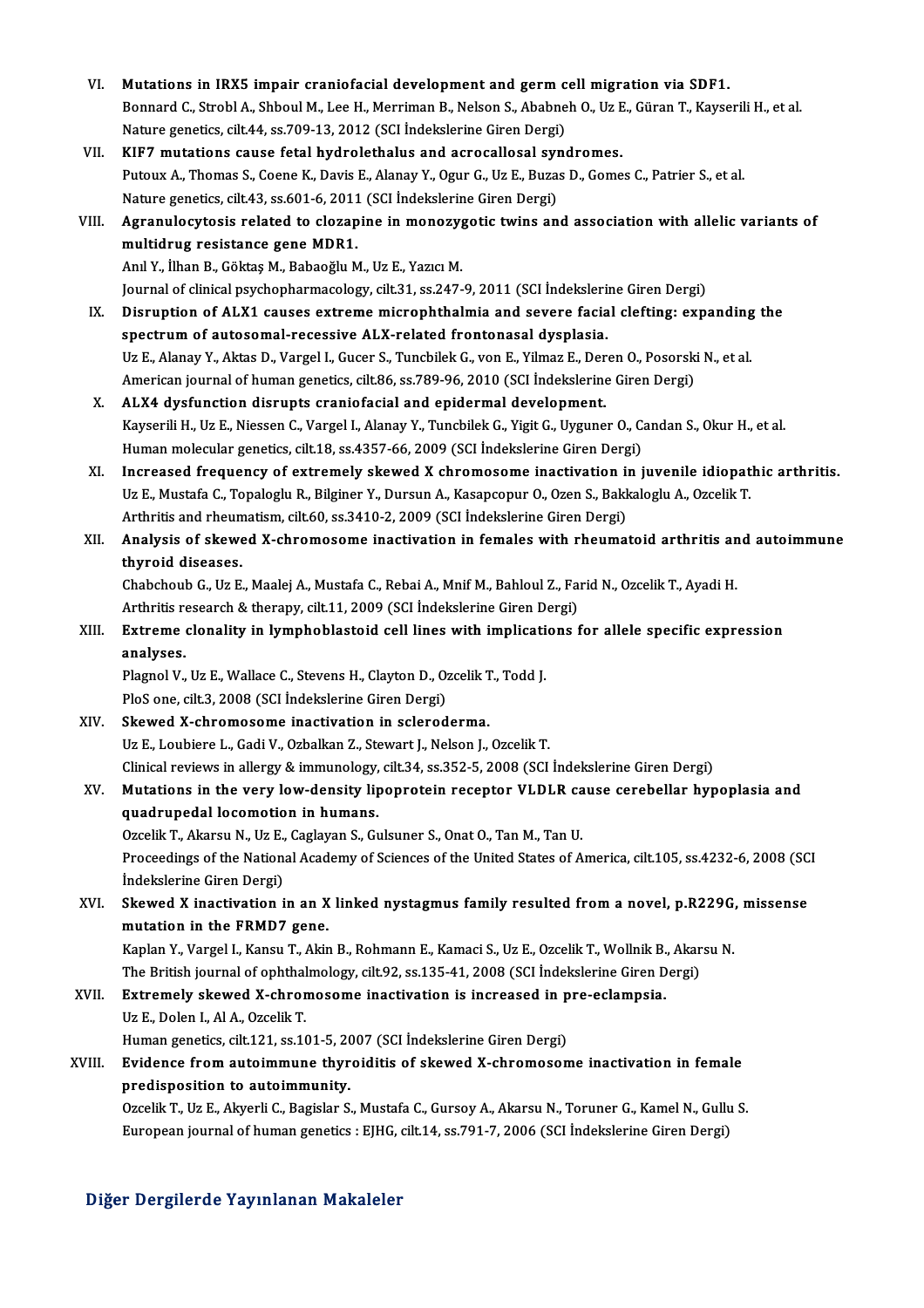I. Assessing the Functional Properties of the TMCO1 Sequence Variants by Using In Silico Analyses Assessing the Functional Properties of the TMCO<br>PİRİM D., ULUSOY E., KURT Z., KAYA N., UZ YILDIRIM E.<br>Dürge Üniversitesi Bilim ve Telmoleji Dergisi, silt 7, 22, 3 Assessing the Functional Properties of the TMC01 Sequence Variants by Using In Silico Analyses<br>PİRİM D., ULUSOY E., KURT Z., KAYA N., UZ YILDIRIM E.<br>Düzce Üniversitesi Bilim ve Teknoloji Dergisi, cilt.7, sa.3, ss.1931-1946

Düzce Üniversitesi Bilim ve Teknoloji Dergisi, cilt.7, sa.3, ss.1931-1946, 2019 (Diğer Kurumların Hakemli Dergileri)

PIRIM D., ULUSOY E., KURT Z., KAYA N., UZ YILDIRIM E.<br>Düzce Üniversitesi Bilim ve Teknoloji Dergisi, cilt.7, sa.3, ss.1931-1946, 2019 (Diğer Kurumların H<br>II. Mutations in the interleukin receptor IL11RA cause autosomal rec Mutations in the interleukin receptor IL11RA cause autosomal recessive crouzon-like<br>craniosynostosis<br>Keupp K., Li Y., Vargel I., Hoischen A., Richardson R., Neveling K., Alanay Y., Uz E., Elcioğlu N., Rachwalski M., et al.

craniosynostosis<br>Keupp K., Li Y., Vargel I., Hoischen A., Richardson R., Neveling K., Alanay Y., Uz E., Elcioğlu N., Rachwalski<br>Molecular Genetics and Genomic Medicine, cilt.1, sa.4, ss.223-237, 2013 (ESCI İndekslerine Gir Keupp K., Li Y., Vargel I., Hoischen A., Richardson R., Neveling K., Alanay Y., Uz E., Elcioğlu N., Rachwalski M., et a<br>Molecular Genetics and Genomic Medicine, cilt.1, sa.4, ss.223-237, 2013 (ESCI İndekslerine Giren Dergi

Molecular Genetics and Genomic Medicine, cilt.1, sa.4, ss.223-237, 2013 (ESCI Indekslerine Giren Dergi)<br>Genetic Relationship of Wild Einkorn Based on Geographical Distribution in Anatolia and T<br>using AFLP Markers<br>UZ E., ER Genetic Relationship of Wild Einkor:<br>using AFLP Markers<br>UZ E., ERSOY F., HAKKI E. E. , AKKAYA M.<br>Journal of Applied Biological Sciences, cil

Journal of Applied Biological Sciences, cilt.3, sa.2, ss.21-26, 2009 (Diğer Kurumların Hakemli Dergileri)

## Hakemli Kongre / Sempozyum Bildiri Kitaplarında Yer Alan Yayınlar

- akemli Kongre / Sempozyum Bildiri Kitaplarında Yer Alan Yayınlar<br>I. Comprehensive Bioinformatic Analyses Of BRCA1/2 Variants Identified in Individuals With Personal EXAM ASSAS C / SUMPULY AND DIAMA AREAPARTY<br>Comprehensive Bioinformatic Analyses Of BRCA:<br>and/or Family History of BRCA-Related Cancers<br>Pipim D. Jrave P. JJ7 VII DIPIM E. ÖZEMPİ SAĞ S. TEMI Comprehensive Bioinformatic Analyses Of BRCA1/2 Va<br>and/or Family History of BRCA-Related Cancers<br>PİRİM D., kaya n., UZ YILDIRIM E., ÖZEMRİ SAĞ Ş., TEMEL Ş. G.<br>1st Burga International Cenatics Devey Dermategenetics Sumn and/or Family History of BRCA-Related Cancers<br>PİRİM D., kaya n., UZ YILDIRIM E., ÖZEMRİ SAĞ Ş., TEMEL Ş. G.<br>1st Bursa International Genetics Days: Dermatogenetics Symposium, Bursa, Türkiye, 9 - 11 Ocak 2020
- II. Next generation sequencing-based gene panel tests for the diagnosis of hereditary cancers ZEYBEKS.,ALEMDARA.,kayan.,Aliyeva L.,KABLANA.,PİRİMD.,UZ YILDIRIME.,ÖZEMRİ SAĞŞ.,TEMEL Ş.G. American Society of Human Genetics 69th Annual Meeting, Houston, Amerika Birleşik Devletleri, 15 - 19 Ekim 2019 ZEYBEK S., ALEMDAR A., kaya n., Aliyeva L., KABLAN A., PİRİM D., UZ YIL<br>American Society of Human Genetics 69th Annual Meeting, Houston, Am<br>III. Evaluation of ALX homeobox gene variants using in silico tools<br>ÖZTEPE M. KOC
- American Society of Human Genetics 69th Annual Meetin<br>**Evaluation of ALX homeobox gene variants using**<br>ÖZTEPE M., KOÇ M., KARTALOĞLU E. B. , UZ YILDIRIM E. ÖZTEPE M., KOÇ M., KARTALOĞLU E. B. , UZ YILDIRIM E.<br>7th International Congress ofthe Molecular Biology Association of Turkey, 27 - 29 Eylül 2019, ss.74 ÖZTEPE M., KOÇ M., KARTALOĞLU E. B. , UZ YILDIRIM E.<br>7th International Congress ofthe Molecular Biology Association of Turkey, 27 - 29 Eylül 2019, ss.74<br>IV. Targeted gene panel sequencing for hereditary kidney diseases
- pathogenic variants related with these disorders Targeted gene panel sequencing for hereditary kidney diseases: efficiently detects ca<br>pathogenic variants related with these disorders<br>kaya n., ALKAYA A., Aliyeva L., KABLAN A., PİRİM D., UZ YILDIRIM E., ÖZEMRİ SAĞ Ş., TEM kaya n., ALKAYA A., Aliyeva L., KABLAN A., PİRİM D., UZ YILDIRIM E., ÖZEMRİ SAĞ Ş., TEMEL Ş. G.<br>Uluslararası Katılımlı Erciyes Tıp Genetik Günleri 2019, Kayseri, Türkiye, 21 - 23 Şubat 2019 kaya n., ALKAYA A., Aliyeva L., KABLAN A., PİRİM D., UZ YILDIRIM E., ÖZEMRİ SAĞ Ş., TEMEL Ş. G.<br>Uluslararası Katılımlı Erciyes Tıp Genetik Günleri 2019, Kayseri, Türkiye, 21 - 23 Şubat 2019<br>V. Identification of BRCA1/2 Var
- Uluslararası Katılımlı Erciyes Tıp Genetik Günleri 2019, Kayseri, Türkiye, 21 23 Şubat 2019<br>Identification of BRCA1/2 Variants via Next Generation Sequencing for Therapeutic A<br>Özemri Sağ Ş., Kaya N., Alıyeva L., Kablan A Identification of BRCA1/2 Variants via Next Generation Sequencing f<br>Özemri Sağ Ş., Kaya N., Alıyeva L., Kablan A., Örnek C., Doğan B., Pirim D., Uz Yıld<br>13th Balkan Congress of Human Genetics, Edirne, Türkiye, 17 - 20 Nisa Özemri Sağ Ş., Kaya N., Alıyeva L., Kablan A., Örnek C., Doğan B., Pirim D., Uz Yıldırım E., Temel Ş. G.<br>13th Balkan Congress of Human Genetics, Edirne, Türkiye, 17 - 20 Nisan 2019<br>13th Balkan Congress of Human Genetics, E
- ALEMDARA.,kayan.,Aliyeva L.,KABLANA.,PİRİMD.,UZ YILDIRIME.,ÖZEMRİ SAĞŞ.,TEMEL Ş.G. 13th Balkan Congress of Human Genetics, Edirne, Türkiye, 17 - 20 Nisan 2019 ALEMDAR A., kaya n., Aliyeva L., KABLAN A., PİRİM D., UZ YILDIRIM E., ÖZEMRİ SAĞ Ş., TEMEL Ş. G.<br>13th Balkan Congress of Human Genetics, Edirne, Türkiye, 17 - 20 Nisan 2019<br>VII. Molecular diagnosis of connective tissue dis
- 13th Balkan Congress of Human Genetics, Edirne, Türkiye, 17 20 Nisan 2019<br>Molecular diagnosis of connective tissue disorders using targeted gene pai<br>KABLAN A., kaya n., Aliyeva L., PİRİM D., UZ YILDIRIM E., ÖZEMRİ SAĞ Ş. Molecular diagnosis of connective tissue disorders using targeted gene pane<br>KABLAN A., kaya n., Aliyeva L., PİRİM D., UZ YILDIRIM E., ÖZEMRİ SAĞ Ş., TEMEL Ş. G.<br>13th Balkan Congress of Human Genetics, Edirne, Edirne, Türki KABLAN A., kaya n., Aliyeva L., PİRİM D., UZ YILDIRIM E., ÖZEMRİ SAĞ Ş., TEMEL Ş. G.<br>13th Balkan Congress of Human Genetics, Edirne, Edirne, Türkiye, 17 - 20 Nisan 2019<br>VIII. Genetic evaluation of the CFTR gene and compreh
- 13th Balkan Congress of Human Genetics, Edirne, Edirne, Türkiye, 17 20 Nisan 2019<br>Genetic evaluation of the CFTR gene and comprehensive analysis of the sequence<br>Yılmaz E. B. , kaya n., Aliyeva L., KABLAN A., PİRİM D., UZ Genetic evaluation of the CFTR gene and comprehensive analysis of t<br>13th Balkan Congress of Human Genetics, Edirne, Türkiye, 17 - 20 Nisan 2019<br>Targeted gane panal sequencing for beneditary Cancers: Diagnestic E Yılmaz E. B., kaya n., Aliyeva L., KABLAN A., PİRİM D., UZ YILDIRIM E., ÖZEMRİ SAĞ Ş., TEM<br>13th Balkan Congress of Human Genetics, Edirne, Türkiye, 17 - 20 Nisan 2019<br>IX. Targeted gene panel sequencing for hereditary Cance
- 13th Balkan Congress of Human Genetics, Edirne, Türkiye, 17 20 Nisan 2019<br>Targeted gene panel sequencing for hereditary Cancers: Diagnostic Efficiency<br>TEMEL Ş. G. , ALEMDAR A., kaya n., Aliyeva L., KABLAN A., PİRİM D., U Targeted gene panel sequencing for hereditary Cancers: Diagnostic Efficiency TEMEL Ş. G. , ALEMDAR A., kaya n., Aliyeva L., KABLAN A., PİRİM D., UZ YILDIRIM E., ÖZEMRİ SAĞ Ş.<br>13th Balkan Congress of Human Genetics, Edirne, Türkiye, 17 - 20 Nisan 2019<br>X. Osteogenezis imperfekta ön tanılı hastaların

## 13th Balkan Con<br>Osteogenezis in<br>ile dizilenmesi<br>Aliyoya Lakaya y Osteogenezis imperfekta ön tanılı hastaların hedefe yönelik gen paneli kull<br>ile dizilenmesi<br>Aliyeva L., kaya n., KABLAN A., PİRİM D., UZ YILDIRIM E., ÖZEMRİ SAĞ Ş., TEMEL Ş. G.<br>2. Ege Endelmin Hestelliker ve Cenetik Semneg

ile dizilenmesi<br>Aliyeva L., kaya n., KABLAN A., PİRİM D., UZ YILDIRIM E., ÖZEMRİ SAĞ Ş., TEMEL Ş. G.<br>3. Ege Endokrin Hastalıklar ve Genetik Sempozyumu, İzmir, Türkiye, 7 - 09 Mart 2019

Aliyeva L., kaya n., KABLAN A., PİRİM D., UZ YILDIRIM E., ÖZEMRİ SAĞ Ş., TEMEL Ş. G.<br>3. Ege Endokrin Hastalıklar ve Genetik Sempozyumu, İzmir, Türkiye, 7 - 09 Mart 2019<br>XI. Identification and analysis of novel variants ass **3. Ege Endokrin<br>Identification<br>BRCA2 Genes**<br>Alivaya L. kaya Identification and analysis of novel variants associated with breast and ovarian (<br>BRCA2 Genes<br>Aliyeva L., kaya n., kurt z., KABLAN A., ÖZEMRİ SAĞ Ş., PİRİM D., UZ YILDIRIM E., TEMEL Ş. G.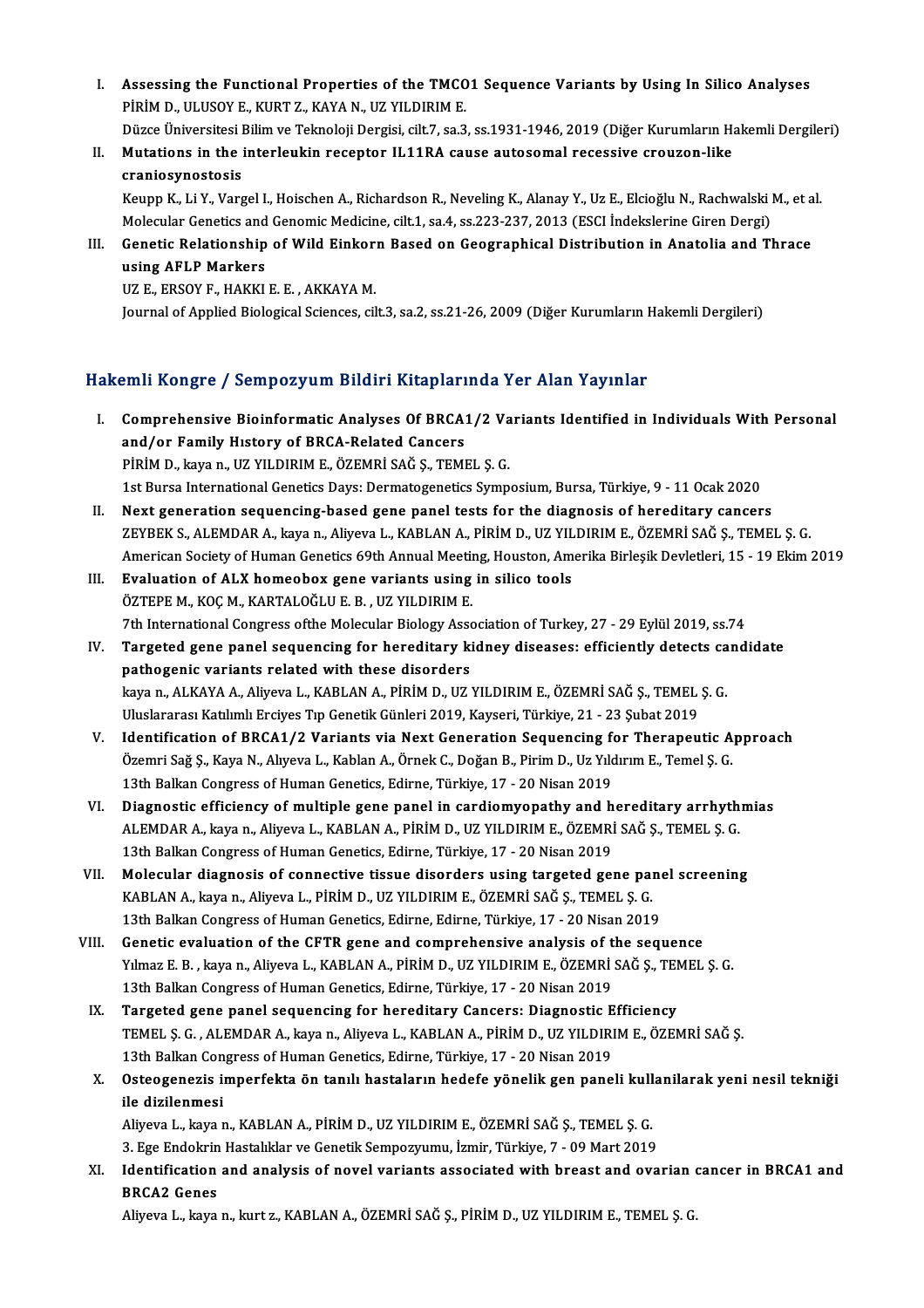13. Ulusal Tıbbi Genetik Kongresi Antalya, Antalya, Türkiye, 7 - 11 Kasım 2018<br>Saneaning of samman and novel varianta in the MEEV Cane in nationi XII. Screening of common and novel variants in the MEFV Gene in patients with familial mediterranean<br>fever (FMF) symptoms by using next generation sequencing 13. Ulusal Tibbi Genetik Kongresi Antalya, Antalya, Türkiye, 7 - 11 Kas<br>Screening of common and novel variants in the MEFV Gene in<br>fever (FMF) symptoms by using next generation sequencing<br>love nalput 5. Aliveral LKABLAN A Screening of common and novel variants in the MEFV Gene in patients with famil<br>fever (FMF) symptoms by using next generation sequencing<br>kaya n., kurt z., Aliyeva L., KABLAN A., ÖZEMRİ SAĞ Ş., UZ YILDIRIM E., PİRİM D., TEME fever (FMF) symptoms by using next generation sequencing<br>kaya n., kurt z., Aliyeva L., KABLAN A., ÖZEMRİ SAĞ Ş., UZ YILDIRIM E., PİRİM D., TEMI<br>13. Ulusal Tıbbi Genetik Kongresi, Antalya, 2018, Antalya, Türkiye, 7 - 11 Kas kaya n., kurt z., Aliyeva L., KABLAN A., ÖZEMRİ SAĞ Ş., UZ YILDIRIM E., PİRİM D., TEMEL Ş. G.<br>13. Ulusal Tıbbi Genetik Kongresi, Antalya, 2018, Antalya, Türkiye, 7 - 11 Kasım 2018<br>XIII. Treatment of collagen-induced ar 13. Ulusal Tıbbi Genetik Kongresi, Antalya, 2018, Antalya, Türkiye, 7 - 11 Kasım 2018<br>Treatment of collagen-induced arthritis mice model with genetically modif<br>cells Treatment of collagen-induced arthritis mice model with genetically modified t<br>cells<br>yilmaz i., karaçay m., güvenç g., UZ YILDIRIM E., budak f., ERSOY F., YALÇIN M., ORAL H. B.<br>Eth Euroneen Congress of Immunelegy, 2, OE Ey yilmaz i., karaçay m., güvenç g., UZ YILDIRIM E., budak f., ERSOY F., YALÇIN M., ORAL H. B.<br>5th European Congress of Immunology, 2 - 05 Eylül 2018 yilmaz i., karaçay m., güvenç g., UZ YILDIRIM E., budak f., ERSOY F., YALÇIN M., ORAL H. B.<br>5th European Congress of Immunology, 2 - 05 Eylül 2018<br>XIV. Treatment of Collagen-induced arthritis mice model with geneticall 5th Et<br>Treat<br>cells<br><sup>VII M</sup> Treatment of Collagen-induced arthritis mice model with genetically modifie<br>cells<br>YILMAZ İ., KARAÇAY M., GÜVENÇ G., UZ E., BUDAK F., ERSOY F., YALÇIN M., ORAL H. B.<br>Eth Euroneen Congrees of Immunelegy, 2., OE Eylül 2019. cells<br>YILMAZ İ., KARAÇAY M., GÜVENÇ G., UZ E., BUDAK F., ERSOY F., YALÇIN M., ORAL H. B.<br>5th European Congress of Immunology, 2 - 05 Eylül 2018 YILMAZ İ., KARAÇAY M., GÜVENÇ G., UZ E., BUDAK F., ERSOY F., YALÇIN M., ORAL H. B.<br>5th European Congress of Immunology, 2 - 05 Eylül 2018<br>XV. Downregulation of CD80/86 expression on the surface of Mouse bone marrow der 5th European Congress of Immunology, 2 - 05 Eylül 2018<br>Downregulation of CD80/86 expression on the surfacells via CTLA4 expression in endoplasmic reticulum.<br>Jerosey m. vilmes i. süvenes JIZ E. budak f. ERSOV E. VAL Downregulation of CD80/86 expression on the surface of Mouse bon<br>cells via CTLA4 expression in endoplasmic reticulum.<br>karaçay m., yılmaz i., güvenç g., UZ E., budak f., ERSOY F., YALÇIN M., ORAL H. B.<br>World Immune regulati cells via CTLA4 expression in endoplasmic reticulum.<br>karaçay m., yılmaz i., güvenç g., UZ E., budak f., ERSOY F., YALÇIN M., ORAL H. B.<br>World Immune regulation meeting XII, 14 - 17 Mart 2018 karaçay m., yılmaz i., güvenç g., UZ E., budak f., ERSOY F., YALÇIN M., ORAL H. B.<br>World Immune regulation meeting XII, 14 - 17 Mart 2018<br>XVI. Silencing of CD80and CD86 expression on the surface of RAW 264.7 cells via CRIS World Immune regulation meeting XII, 14 - 17 Mart 2018<br>Silencing of CD80and CD86 expression on the surface of RAW 264.7 c<br>ardahanlı e., aras m., özkazanç d., UZ E., budak f., ERSOY F., SÜTLÜ T., ORAL H. B.<br>World Immune reg Silencing of CD80and CD86 expression on the surfa<br>ardahanlı e., aras m., özkazanç d., UZ E., budak f., ERSOY F.,<br>World Immune regulation meeting XII, 14 - 17 Mart 2018<br>Comparison of the Eunression of CLUT 1 (SLC3A1) ardahanlı e., aras m., özkazanç d., UZ E., budak f., ERSOY F., SÜTLÜ T., ORAL H. B.<br>World Immune regulation meeting XII, 14 - 17 Mart 2018<br>XVII. Comparison of the Expression of GLUT-1 (SLC2A1) and GLUT-3 (SLC2A3) Genes and World Immune regulation meeting XII, 14 - 17 Ma<br>Comparison of the Expression of GLUT-1 (S<br>miRNAs in Human Breast Cancer Cell Lines<br>Dundar B, UZ E Comparison of<br>miRNAs in Hun<br>Dundar B., UZ E.<br>Eth International miRNAs in Human Breast Cancer Cell Lines<br>Dundar B., UZ E.<br>5th International Congress of the Molecular Biology Association of Turkey, 8 - 10 Eylül 2017 Dundar B., UZ E.<br>5th International Congress of the Molecular Biology Association of Turkey, 8 - 10 Eylül 2017<br>XVIII. Downregulation of CD80/86 expression on the surface of RAW 264.7 cells via intracellular CTLA4.<br>XARAGOV M 5th International Congress of the Molecular Biology Associan Downregulation of CD80/86 expression on the surfactor Star<br>Karaçay M., Yılmaz İ., UZ E., BUDAK F., ERSOY F., ORAL H. B.<br>11th World Immune Begulation Mesting (WIB Downregulation of CD80/86 expression on the surface of RAW 26<br>Karaçay M., Yılmaz İ., UZ E., BUDAK F., ERSOY F., ORAL H. B.<br>11th World Immune Regulation Meeting (WIRM 2017), 15 - 18 Mart 2017<br>Preliminary regults of genetis Karaçay M., Yılmaz İ., UZ E., BUDAK F., ERSOY F., ORAL H. B.<br>11th World Immune Regulation Meeting (WIRM 2017), 15 - 18 Mart 2017<br>XIX. Preliminary results of genetic divergence among marine and freshwater populations of boyeri Risso 1810 in Turkey GENÇOĞLUL.,UZ E.,KIRANKAYAŞ.G. ,EKMEKÇİF.G. FINS II-Freshwater Invasives Networking for Strategy Conference, Zagreb, Hırvatistan, 11 - 14 Temmuz 2016 GENÇOĞLU L., UZ E., KIRANKAYA Ş. G. , EKMEKÇİ F. G.<br>FINS II-Freshwater Invasives Networking for Strategy Conference, Zagreb, Hırvatistan, 11 - 14 Temmuz 2016<br>XX. Moleküler markörlerin Türkiye buğdaylarında genetik ilişki ç FINS II-Freshwater Invasives Networking for Strategy Conference, Zagreb, Hırvatistan, 11 - 14 Temmuz :<br>Moleküler markörlerin Türkiye buğdaylarında genetik ilişki çalışmalarında kullanılması Miki<br>Markörü Geliştirilmesinin y Moleküler markörlerin Türkiye buğdaylarında genetik ilişki çalışmalarında kullan<br>Markörü Geliştirilmesinin yeni bir yöntemi ve hastalığa dayanıklılık genlerinin ar:<br>AKKAYA M., HAKKI E. E. , bilgiç h., BÜYÜKÜNAL E. B. , ERS Markörü Geliştirilmesinin yeni bir yöntemi ve hastalığa dayanıklılık genlerinin araştırılması<br>AKKAYA M., HAKKI E. E. , bilgiç h., BÜYÜKÜNAL E. B. , ERSOY F., UZ E., bozkurt o., barbaros y.<br>12. Biyoteknoloji Kongresi, Balık AKKAYA M., HAKKI E. E. , bilgiç h., BÜYÜKÜNAL E. B. , ERSOY F., UZ E., bozkurt o., barbaros y.<br>12. Biyoteknoloji Kongresi, Balıkesir, Türkiye, 17 - 21 Eylül 2001<br>XXI. A novel isolation method OF SSRs NO CLONING NO SCRE 12. Biyoteknoloji Kongresi, Balıkesir, Türkiye, 17 - 21 Eylül 2001 International Plant Animal Genome IX Conference, San Diego, Amerika Birleşik Devletleri, 13 - 17 Ocak 2001

#### Desteklenen Projeler

Desteklenen Projeler<br>YILDIZ G., YILMAZ Ö., UZ YILDIRIM E., Yükseköğretim Kurumları Destekli Proje, Ultraviyole Radyasyonunun Sublittoral<br>Deniz Yosunları Üzerine Etkileri, 2021, Devam Ediyer Deseemenen 119555<br>YILDIZ G., YILMAZ Ö., UZ YILDIRIM E., Yükseköğretim F<br>Deniz Yosunları Üzerine Etkileri, 2021 - Devam Ediyor<br>UZ VILDIPIM E. RİRİM D. KILIC CÜLTEKİN S. S. GEKİC YILDIZ G., YILMAZ Ö., UZ YILDIRIM E., Yükseköğretim Kurumları Destekli Proje, Ultraviyole Radyasyonunun Sublittor<br>Deniz Yosunları Üzerine Etkileri, 2021 - Devam Ediyor<br>UZ YILDIRIM E., PİRİM D., KILIÇ GÜLTEKİN S. Ş. , ÇEKİÇ

Deniz Yosunları Üzerine Etkileri, 2021 - Devam Ediyor<br>UZ YILDIRIM E., PİRİM D., KILIÇ GÜLTEKİN S. Ş. , ÇEKİÇ Ş., Yükseköğretim Kurumları Destekli Proje, Yaygın Değişken<br>İmmün Yetmezlik hastalarında NF-KB1 ve NF-KB2 tüm gen UZ YILDIRIM E., PİRİM D., KILIÇ<br>İmmün Yetmezlik hastalarında N<br>analizleri, 2020 - Devam Ediyor<br>UZ VILDIBIM E. ABLE. Yüksekö İmmün Yetmezlik hastalarında NF-KB1 ve NF-KB2 tüm gen dizi varyantlarının saptanması ve biyoinformatik yöntemlerle<br>analizleri, 2020 - Devam Ediyor

promotor bölgesinin metilasyon düzeyinin araştırılması, 2020 - Devam Ediyor UZ YILDIRIM E., ARI F., Yükseköğretim Kurumları Destekli Proje, Akciğer kanseri hücre hatlarında ALX3 geninin ifade ve<br>promotor bölgesinin metilasyon düzeyinin araştırılması, 2020 - Devam Ediyor<br>Yalçın M., Yılmaz M. S. , E

Yalçın M., Yılmaz M. S., Erdost H., Udum D., Uz Yıldırım E., TÜBİTAK Projesi, Merkezi Olarak Uygulanan Nesfatin-1'xxin